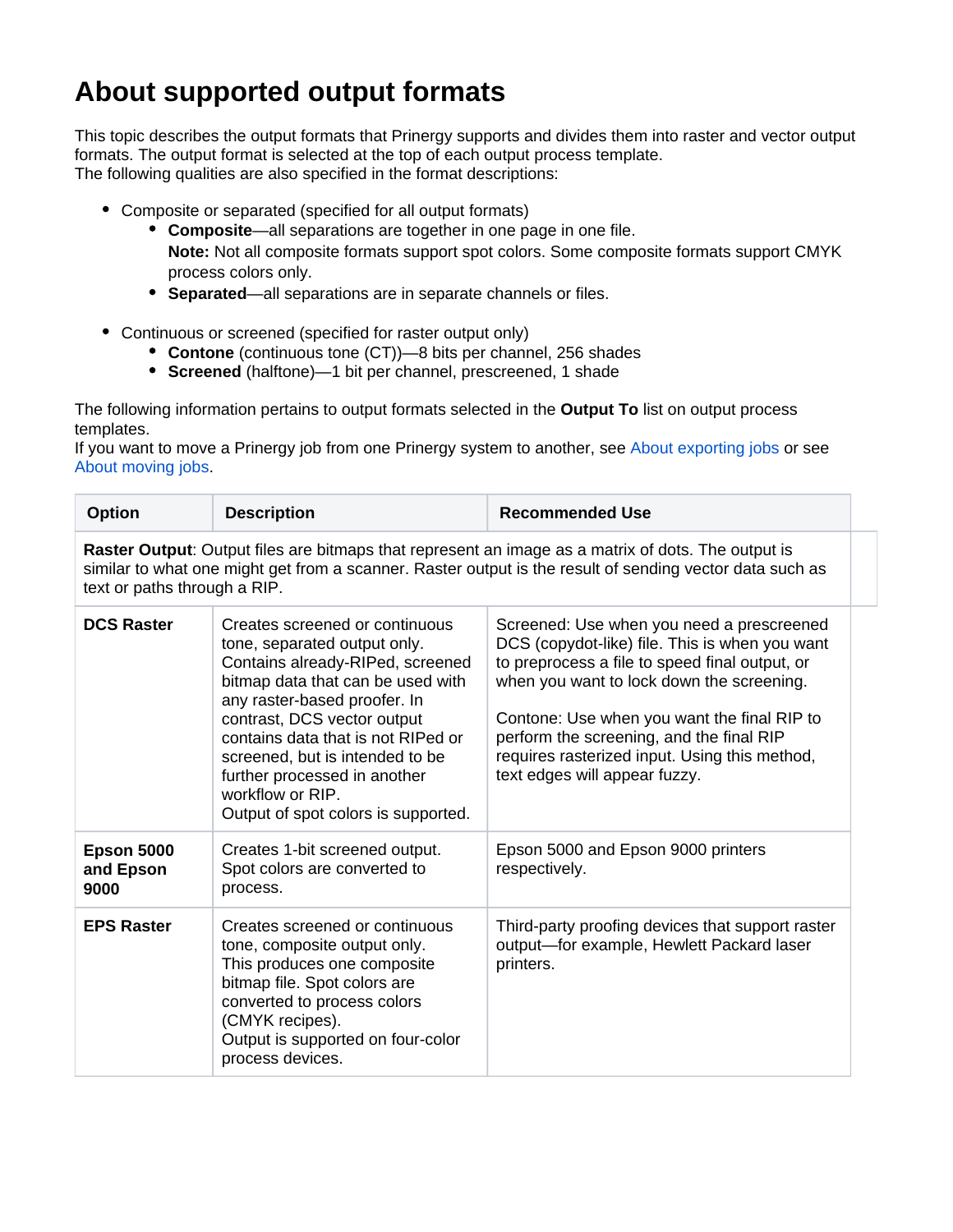| <b>HPRTL</b>                                             | Creates screened or continuous<br>tone, composite output only.<br>This produces one composite<br>bitmap file per separation. Spot<br>colors are converted to process<br>colors (CMYK recipes).<br>Output supported on four-color<br>process devices. | HP DesignJet plotters.                                                                                                                     |
|----------------------------------------------------------|------------------------------------------------------------------------------------------------------------------------------------------------------------------------------------------------------------------------------------------------------|--------------------------------------------------------------------------------------------------------------------------------------------|
| <b>JPEG</b>                                              | Creates continuous tone,<br>composite, RGB output only.<br>This produces one composite<br>bitmap file. Spot colors are<br>converted to process colors<br>(CMYK recipes).                                                                             | In some circumstances, useful for Web<br>proofing.                                                                                         |
| <b>Kodak</b><br><b>Approval EPS</b>                      | Creates 1-bit screened output.<br>Spot colors are converted to<br>process colors (CMYK recipes).                                                                                                                                                     | Kodak Approval printers when connected via<br>AIT or Global Graphics Harlequin.                                                            |
| <b>Kodak</b><br><b>Approval TIFF</b>                     | Creates 1-bit separated output<br>suitable for sending to Approval<br>printers.                                                                                                                                                                      | Kodak Approval printers when connected via<br>AIT or Harlequin.                                                                            |
| <b>Kodak</b><br><b>Proofers (KPS)</b><br>direct connect) | Creates continuous tone,<br>composite output. Spot colors are<br>converted to process colors<br>(CMYK recipes).<br>Prints directly to the Veris,<br>Matchprint Inkjet, or Kodak<br>Approval proofer                                                  | Kodak Veris digital proofer, Matchprint Inkjet<br>proofer, and Kodak Approval proofer when<br>connected via Kodak Proofing Software (KPS). |
| <b>LQS TIFF</b>                                          | Creates screened or continuous<br>tone, separated output only.<br>This produces one bitmap file.<br>Spot colors are supported.                                                                                                                       | Kodak Lotem Spectrum platesetter.                                                                                                          |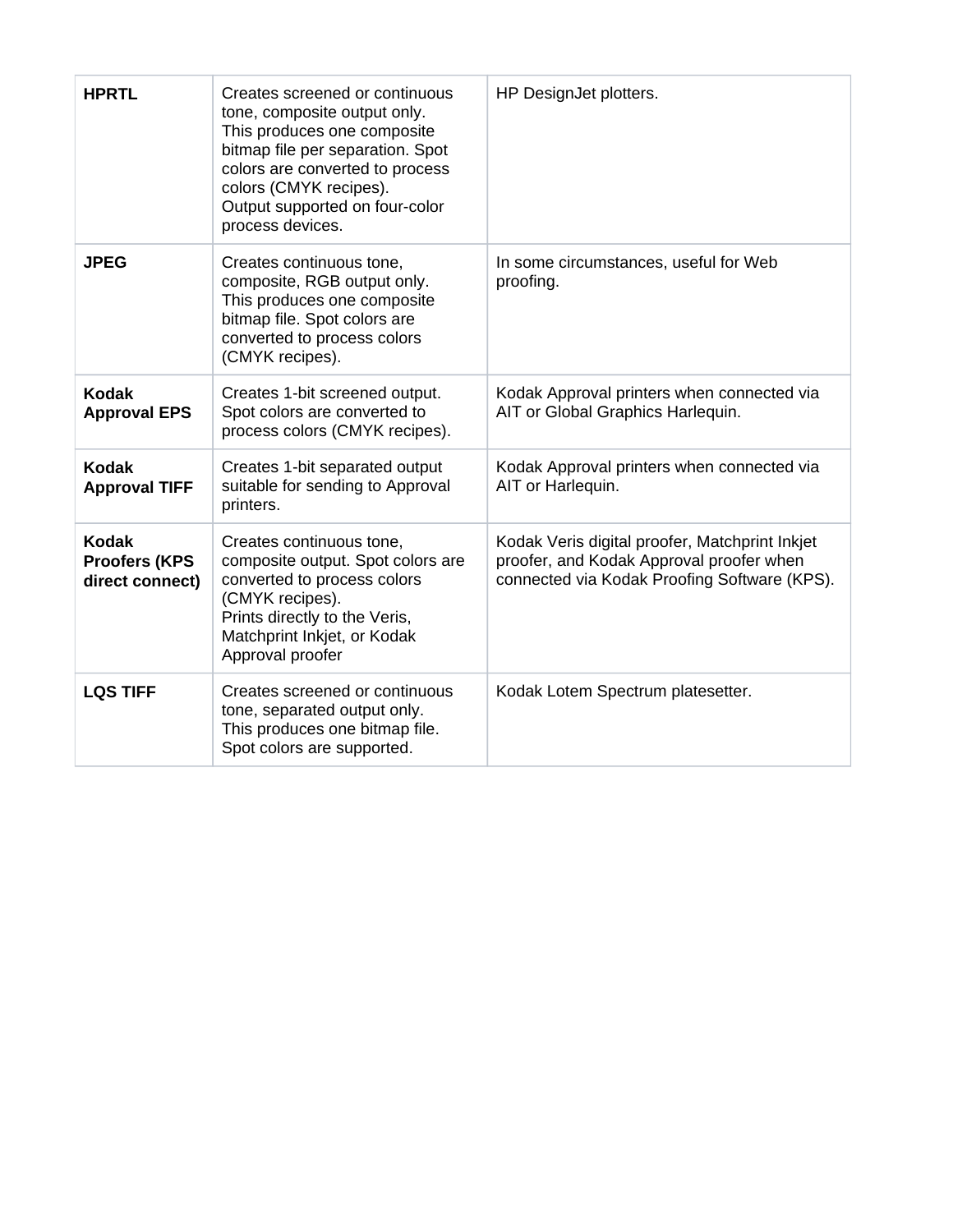| <b>PDF Raster</b>               | Creates screened or continuous<br>tone, composite output only.<br>This produces one composite<br>bitmap file.<br>Spot colors can be converted<br>either by Prinergy or by the digital<br>printer.                                   | Any digital printer that accepts PDF files.<br>If the digital printer is used for final output,<br>choose continuous tone output and configure<br>the digital printer to convert spot colors to<br>process.<br>If the digital printer is used for proofing a press<br>job, choose screened output and convert spot<br>colors to process in Prinergy.<br>Other uses of PDF raster:<br>• Providing remote sites with a soft proof<br>PDF that accurately represents Prinergy's<br>interpretation of the original vector file.<br>Creating an instant copydot version of any<br>page.<br>Sites receiving a PDF raster file should<br>configure Acrobat or their RIP to respect<br>overprints. |
|---------------------------------|-------------------------------------------------------------------------------------------------------------------------------------------------------------------------------------------------------------------------------------|--------------------------------------------------------------------------------------------------------------------------------------------------------------------------------------------------------------------------------------------------------------------------------------------------------------------------------------------------------------------------------------------------------------------------------------------------------------------------------------------------------------------------------------------------------------------------------------------------------------------------------------------------------------------------------------------|
| <b>Scitex CT</b><br>(contone)   | Creates continuous tone,<br>composite output only.<br>This produces one continuous<br>tone (CT). Spot colors are<br>converted to process colors<br>(CMYK recipes).                                                                  | Use for output to devices that require Scitex<br>CT files.                                                                                                                                                                                                                                                                                                                                                                                                                                                                                                                                                                                                                                 |
| <b>TIFF</b>                     | Creates screened or continuous<br>tone, separated or composite<br>output.<br>If separated output, spot colors<br>are retained and output.<br>If composite output, spot colors<br>are converted to process colors<br>(CMYK recipes). | <b>Screened separated output</b><br>Lotem 400 platesetters.<br>Dolev 800 V imagesetters.<br>Spectrum proofing devices: Lotem Quantum<br>and Trendsetter devices.<br><b>Composite continuous tone output</b><br>Matchprint Inkjet proofer.<br>Other third-party proofing devices.                                                                                                                                                                                                                                                                                                                                                                                                           |
| <b>Virtual Proof</b>            | Creates screened separated<br>output. Spot colors are retained.<br>Produces a Virtual Proofing<br>System bitmap file. Creates one<br>bitmap file per separation.                                                                    | Virtual Proofing System software.                                                                                                                                                                                                                                                                                                                                                                                                                                                                                                                                                                                                                                                          |
| <b>Windows</b><br><b>Bitmap</b> | Creates screened (1-bit)<br>separated output. Prinergy does<br>not support contone (256 shades)<br>for BMP output.<br>Spot colors are not supported.                                                                                | Can be useful in some circumstances requiring<br>BMP output.                                                                                                                                                                                                                                                                                                                                                                                                                                                                                                                                                                                                                               |

**Vector output**: Output is not screened or RIPed. Output files are often smaller and image faster than raster format files. Text and paths are retained in vector form.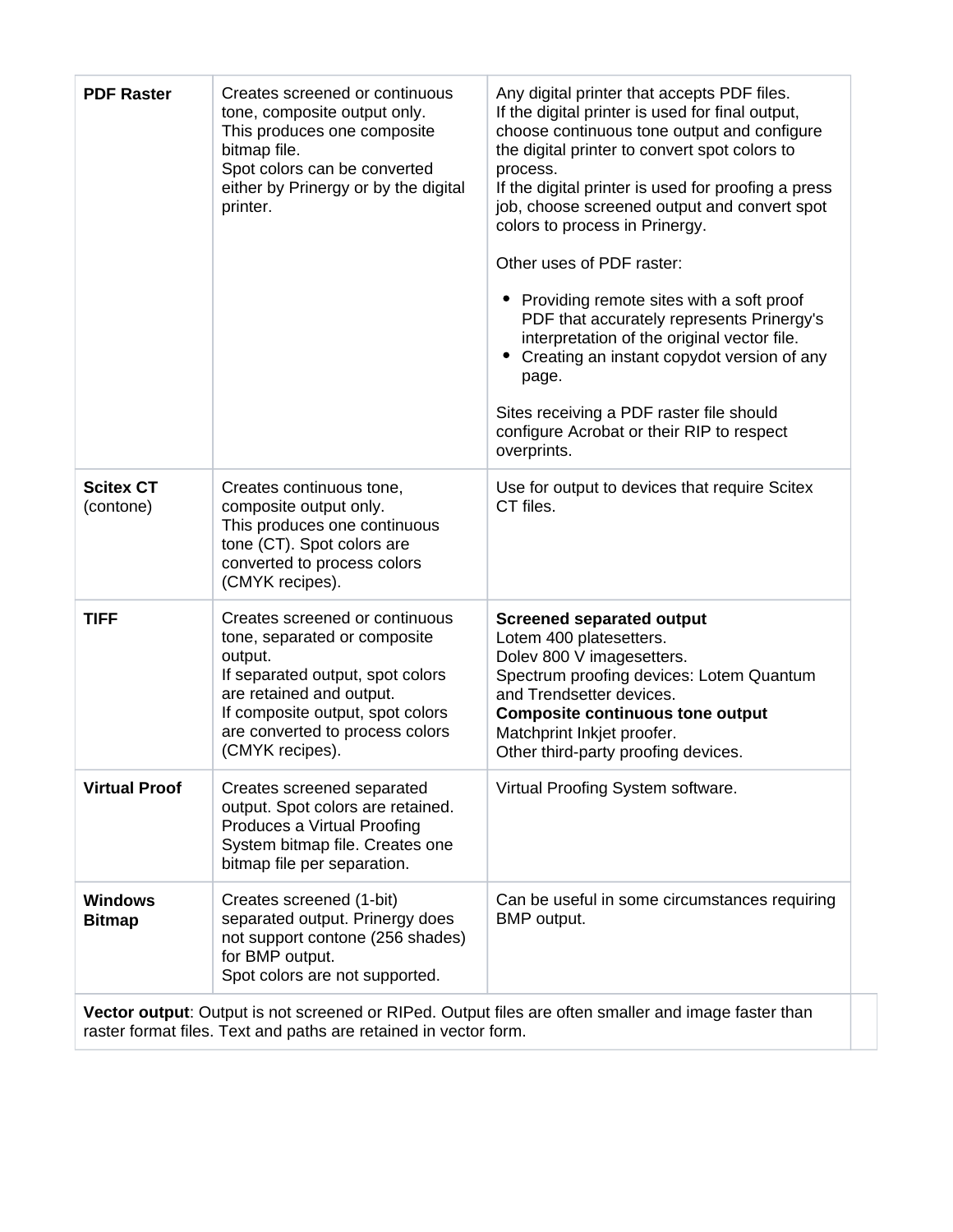| <b>DCS (Vector</b><br>output)      | Creates separated output.<br>Spot colors are retained. The<br>output DCS files can contain low-<br>resolution previews and OPI<br>information. The purpose is to<br>produce reliable PostScript for<br>downstream imposition, page<br>layout, and RIPing, outside of the<br>Prinergy system. Downstream<br>systems include Preps, Allegro,<br>Taipan, and imagesetter systems.                                        | Use when you want to place the page within<br>other software such as in a QuarkXPress<br>document or Preps imposition.<br>Note: This format will not work if you want to<br>send directly to an imagesetting device that<br>does not have software.                                                                                                                                                                                                                                                                                                                                                                                   |
|------------------------------------|-----------------------------------------------------------------------------------------------------------------------------------------------------------------------------------------------------------------------------------------------------------------------------------------------------------------------------------------------------------------------------------------------------------------------|---------------------------------------------------------------------------------------------------------------------------------------------------------------------------------------------------------------------------------------------------------------------------------------------------------------------------------------------------------------------------------------------------------------------------------------------------------------------------------------------------------------------------------------------------------------------------------------------------------------------------------------|
| <b>EPS (Vector</b><br>output)      | Creates high-quality PostScript 3-<br>compatible EPS files.                                                                                                                                                                                                                                                                                                                                                           | Use when you need to place a file into desktop<br>software, such as QuarkXPress. Final results<br>of placing an EPS are often superior to placing<br>a PDF in the desktop software.                                                                                                                                                                                                                                                                                                                                                                                                                                                   |
| <b>PDF (Vector</b><br>output)      | If the input file is a composite<br>PDF, the output can be either<br>composite or separated.<br>If the input file is a separated PDF,<br>the output can only be separated.<br>If launched from Signatures or<br>Separations view, creates an<br>imposed PDF flat. If launched from<br>Pages view (pages pane, Pageset<br>pane), creates single-page or<br>multi-page PDFs, depending on<br>Process Template settings. | Use when you want to send the page or<br>imposition file to a RIP or software application<br>that can consume or work with PDF files, or to<br>create a PDF soft proof.<br>You can also omit and map separations for<br>composite input files when outputting vector<br>PDF (separated or composite). If using Legacy<br>Versioning (2 pages in 1 page set position),<br>vector PDF output will give you a single PDF<br>with the layered PDF on top of the other.<br>Various proofing-related functions, such as<br>adding page marks, trim lines, and creating a<br>signature booklet, can also be accomplished<br>with vector PDF. |
| PDF/X-1a:2001<br>(Vector output)   | Creates composite output only.<br>Spot colors are retained.<br>Creates a flat or single-page PDF<br>file.                                                                                                                                                                                                                                                                                                             | Use when you want to send the file to a RIP or<br>software that can consume or work with PDF<br>files, or to create a PDF soft proof.<br>Also useful when exchanging advertisement<br>files or page files.                                                                                                                                                                                                                                                                                                                                                                                                                            |
| <b>PS2 (Vector</b><br>output)      | <b>Creates a separated PostScript</b><br>file using PostScript Level 2.                                                                                                                                                                                                                                                                                                                                               | Use when you want to send the page directly<br>to an imagesetting device, to impose in Preps,<br>or to output flats.                                                                                                                                                                                                                                                                                                                                                                                                                                                                                                                  |
| PS <sub>3</sub><br>(PostScriptOut) | If the input file is a composite PDF<br>file, the output can be either<br>composite or separated PostScript<br>3.<br>If the input file is a separated PDF<br>file, the output can only be<br>separated.                                                                                                                                                                                                               | Use when you want to send the page directly<br>to an imagesetting device or to impose in<br>Preps, or to output flats.                                                                                                                                                                                                                                                                                                                                                                                                                                                                                                                |